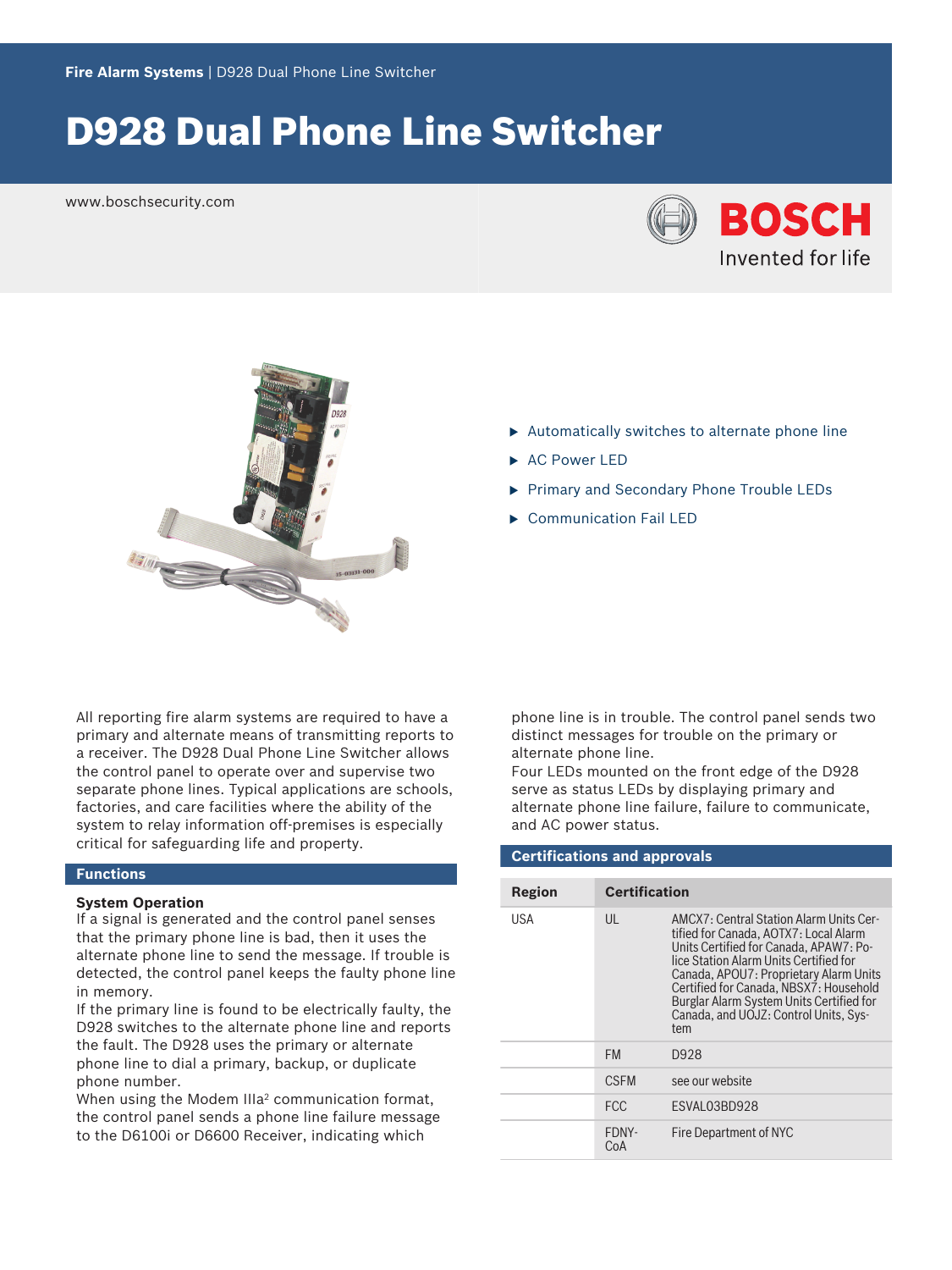| Region | <b>Certification</b> |                                   |
|--------|----------------------|-----------------------------------|
|        | NYC-<br><b>MFA</b>   | 12-92-E, Vol. 12 12-92-E, Vol. 12 |
|        | NYC-<br><b>MFA</b>   | 12-92-E, Vol. XV                  |
| Canada | IC.                  | 1249A-D928                        |

#### **Installation/configuration notes**

#### **Compatibility Information**

The D928 Dual Phone Line Switcher is compatible with these Bosch Security Systems, Inc. control panels: D9412GV4, D7412GV4, D9412GV3, D7412GV3, D9412GV2, D7412GV2, D9412G, D7412G , D9412, D7412, D7212, D9124GV2, D9124, and D9112.

#### **Mounting Considerations**

The D928 Dual Phone Line Switcher mounts inside a D8103, D8108A, or D8109 enclosure. Mount the module on the lower right-hand side inside of the enclosure as instructed in the control panel's installation manual.

#### **Notice** i

The enclosure must be UL listed for fire applications. Use a D8108A or D8109 enclosure for fire applications.

### **Wiring Considerations**

Refer to the control panel's installation manual for specific wiring instructions. The D928 connects to the control panel through the flying leads and the ribbon cable provided.

It connects to the telephone company phone line through phone cords. Only one D162 phone cord is supplied. Two additional D161 or D162 phone cords are required.

#### **Programming**

The D928 is programmed at the control panel using the appropriate Program Entry Guide.

### **Parts included**

| Quant. | Component |  |
|--------|-----------|--|
|        |           |  |

- 1 Dual phone line module
- 1 D162 phone cord
- 1 Ribbon cable
- 1 Hardware pack
- 1 Literature pack

### **Notice**

Only one D162 phone cord is supplied. Two additional D161 or D162 phone cords are required.

#### **Technical specifications**

#### **Mechanical Properties**

| Dimensions (HxWxD): | $5$ in. x $3$ in. x $3.8$ in.<br>$(13 \text{ cm} \times 8 \text{ cm} \times 2 \text{ cm})$ |
|---------------------|--------------------------------------------------------------------------------------------|
| Weight:             | $3.3$ oz. $(93.5 g)$                                                                       |

#### **Power Requirements**

| Current:             | 100 mA maximum |
|----------------------|----------------|
| Voltage (operating): | 12 VDC nominal |

#### **Ordering information**

#### **D928 Dual Phone Line Switcher**

Allows the control panel to operate over and supervise two separate phone lines. Only one D162 phone cord is supplied. Two additional D161 or D162 phone cords are required.

Order number **D928**

#### **Accessories**

#### **D161 Dual Modular Telephone Cord**

A 2.1 m (7 ft.), 8-conductor fully modular plug-in cord. Order number **D161**

### **D162 Modular Telephone Cord**

A 61 cm (2 ft) telephone cord with a standard plug on one end.

Order number **D162**